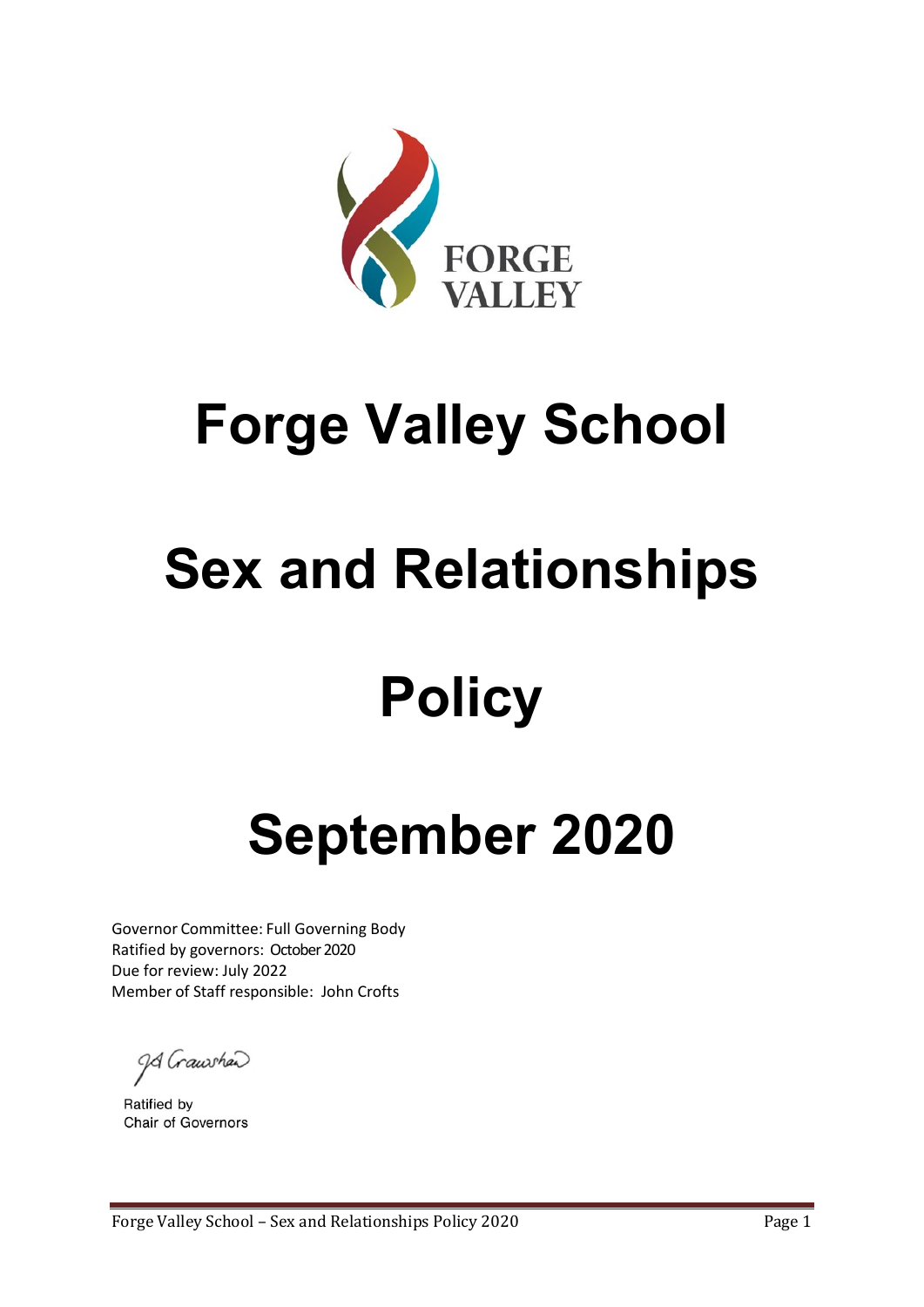## **Introduction**

This policy is based on the Department for Education's guidance and adopts the DfE definition of sex and relationship education which describes it as:

"Learning about physical, moral and emotional development; understanding the importance of marriage for family life, stable and loving relationships, respect, love and care. It is also about the teaching of sex, sexuality and health".

"The content of the subject strikes a balance between prescribing clearly the important core knowledge that all pupils should be taught whilst allowing the school to be flexible"

The programme will be taught objectively and does not intend to promote any form of sexual orientation.

### **Aims**

The school aims to prepare young people for an adult life in which they can:

- Provide students with current and emerging information.
- Develop positive values and a moral framework that will guide their decisions, judgements and behaviour.
- Be aware of their sexuality and understand human sexuality.
- Understanding of LGBTQ+
- Understand the arguments for delaying sexual activity.
- Understand the reasons for having protected sex and how to prevent unwanted pregnancy.
- Understand the consequences of their actions and behave responsibly within sexual and pastoral relationships.
- Have the confidence and self-esteem to value themselves and others and respect for individual conscience and the skills to judge what kind of relationships they want.
- To clearly understand consent and clear boundaries.
- Communicate effectively.
- Have sufficient information and skills to protect themselves and, where they have one, their partner from unintended/unwanted conceptions, and sexually transmitted infections including HIV.
- Avoid being exploited or exploiting others.
- To understand key information around grooming and prevention.
- Avoid being pressured into unwanted or unprotected sex.
- Access confidential sexual health advice, support and if necessary treatment; and know how the law applies to sexual relationships.
- To understand how to gain, build and maintain a healthy lifestyle.
- Understand how to build appropriate, healthy and positive relationships.
- Students will know the concepts of, and laws relating to, sexual consent, sexual exploitation, abuse, grooming, coercion and harassment.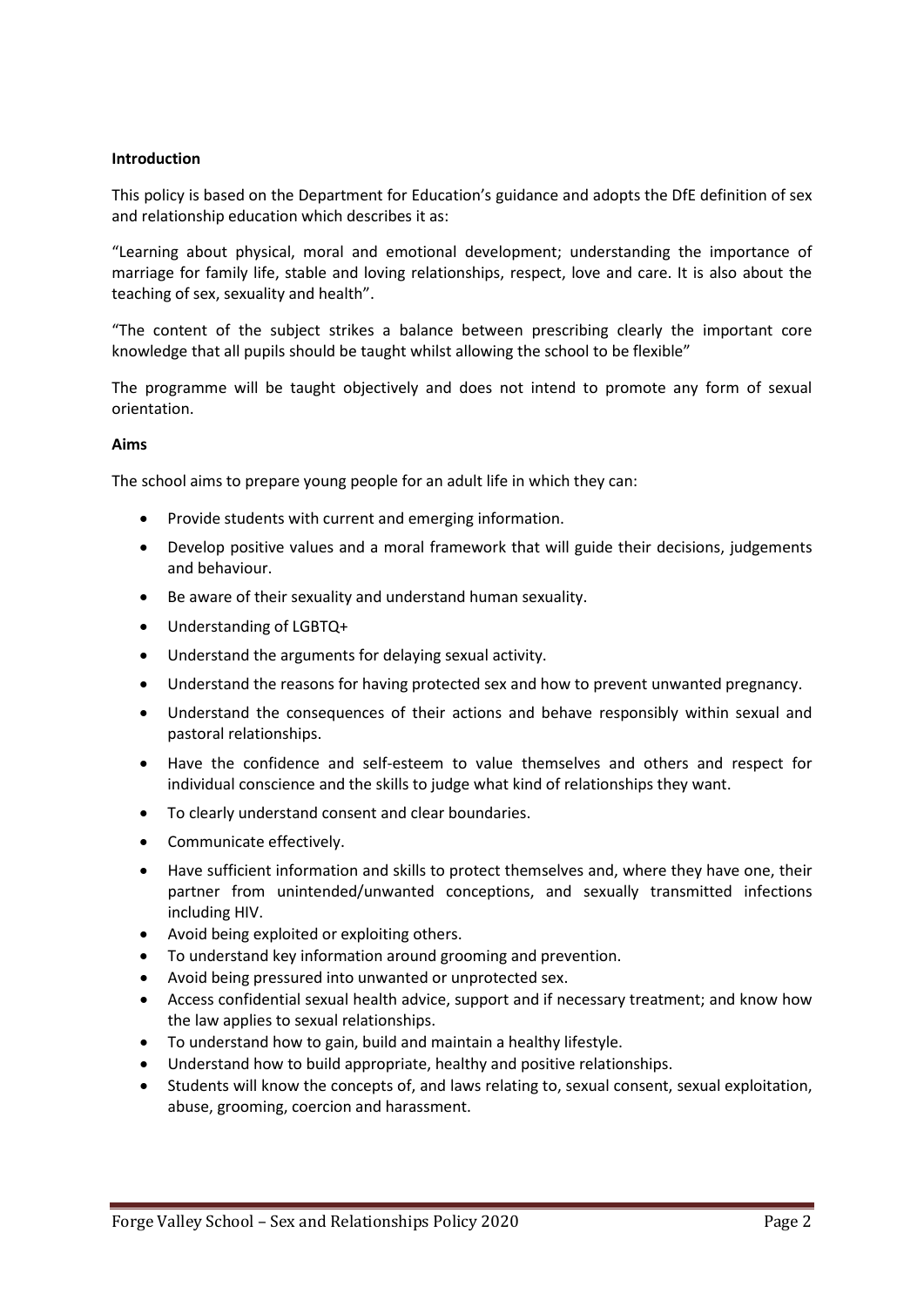# **Guidelines for Governors and Staff**

The governors are responsible for deciding the school's overall approach to sex education.

The staff are responsible for

- Presenting the facts in an objective, balanced and sensitive manner, set within the framework of values and an awareness of the law on sexual behaviour
- Encouraging pupils to recognise the physical, emotional and moral implications and risks of certain types of behaviour and to accept that both sexes must behave reasonably in sexual matters
- Encouraging pupils to appreciate the values of family life.

### **The Role of Parents**

Parents may withdraw their child from all or part of SRE, except that which is included in National Curriculum Science. National Curriculum Science includes cells and reproduction and variations, inheritance and evolution. Parents wishing to withdraw their child from all or part of SRE must notify the Head of PSHEE and Citizenship in writing. The school will contact the parents concerned and ask if they would indicate voluntarily their reasons for withdrawal so that any misunderstandings about the nature of SRE provided by the school can be resolved.

### **Content of SRE**

Through SRE we aim to develop the following:

#### **Attitudes and Values:**

- Learning the importance of values, individual conscience and moral choices.
- Learning the value of family life, stable and loving relationships, and marriage.
- Learning about the nurture of children.
- Learning the value of respect, love and care.
- Exploring, considering and understanding moral dilemmas.
- Developing critical thinking as part of decision-making.
- Challenging myths, misconceptions and false assumptions about normal behaviour.
- To have the appropriate attitude towards gender identity and sexuality.
- To have the appropriate attitude towards pornography and digitally distorted images.

### **Knowledge and Understanding**

- Learning and understanding physical development at appropriate stages.
- Understanding human sexuality, reproduction, sexual health, emotions and relationships.
- Learning about contraception and the range of local and national sexual health advice, contraception and support services.
- Learning the reasons for delaying sexual activity, and the benefits to be gained from such delay.
- The importance of avoiding unplanned pregnancy.
- Understanding of commitment and respect for themselves and others.
- To understand body image and its impact on mental health.
- Understanding of LGBTQ+.
- To understand key knowledge linking to grooming and exploitation.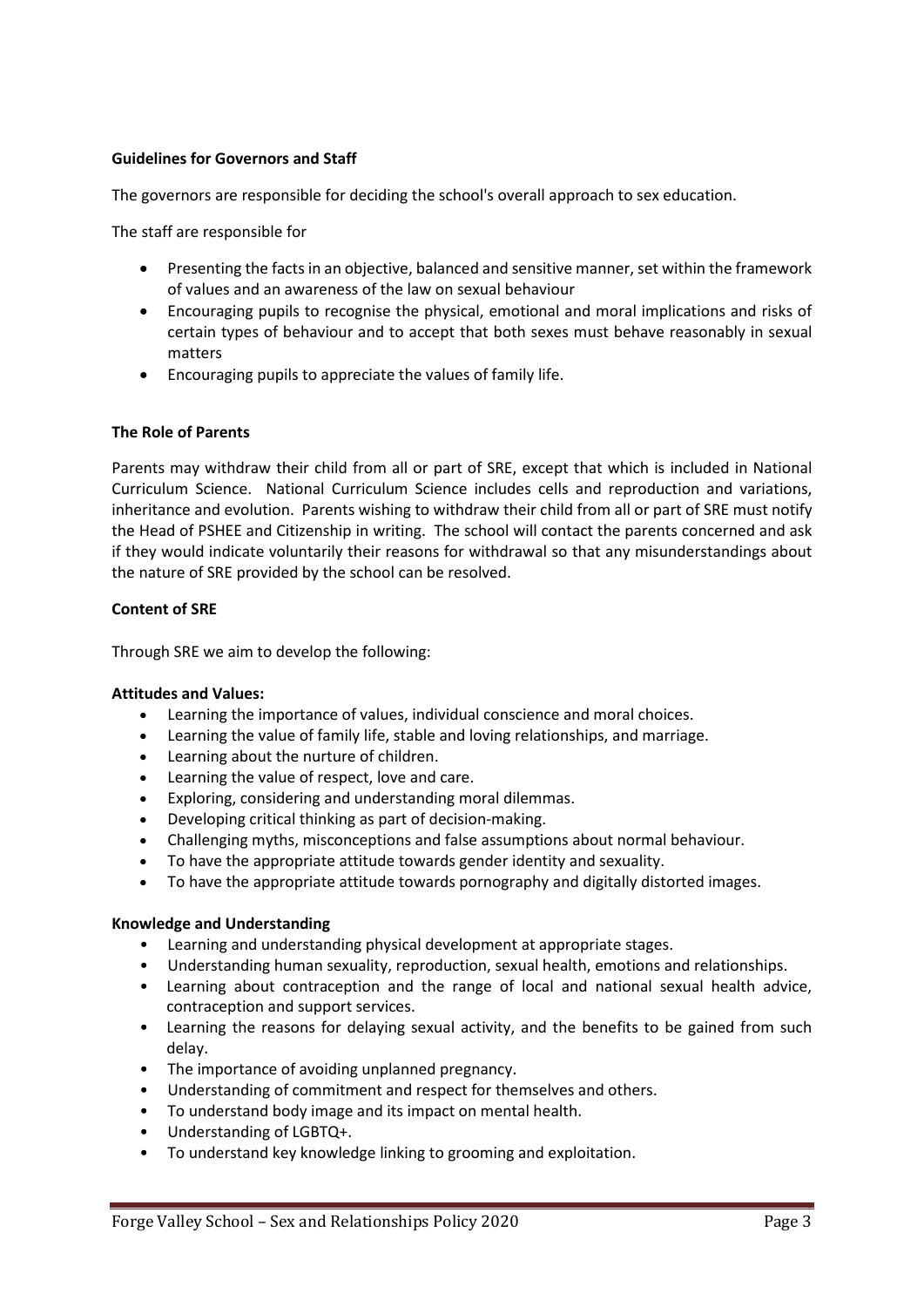- To gain an understanding of female genital mutilation, forced marriage, honour based violence and rape.
- Understanding the impacts/connection SRE has with mental health.

# **Personal and Social Skills**

- Learning to manage emotions and relationships confidently and sensitively.
- Developing self-respect and empathy for others.
- Learning to make choices with an absence of prejudice.
- Developing an appreciation of the consequences of choices made.
- Managing conflict.
- Empower students with the skills to be able to avoid inappropriate pressures or advances (both as exploited or exploiter**).**
- To build positive, healthy and appropriate relationships with peers, adults and partners.

Topics will, at all times, be introduced and approached objectively and sensitively. Wherever possible the programme is tailored to the understanding of the pupils and not necessarily their age. Copies of the Sex and Relationships schemes of work are available on request from the Head of PSHEE and Citizenship.

The curriculum is age appropriate and is adapted/developed to suit each individual cohort of students.

## **Process**

At KS3 SRE is delivered by a dedicated team through a weekly timetabled period as part of the PSHEE and Citizenship programme. At KS4 SRE is delivered through a suspended timetable day. The content and programmes are planned and monitored by the Head of PSHEE and Citizenship. The lesson content is regularly updated linking to current emerging concerns and information. In addition, relationships, values and moral consequences of abortion are delivered within the Religious Education programmes.

# **Confidentiality and Safeguarding**

Any SRE lesson may consider questions or issues that some students will find sensitive. Before embarking on these lessons ground rules are established which prohibit inappropriate personal information being requested or disclosed by those taking part in the lesson. When students ask questions, we aim to answer them honestly, within the ground rules established at the start of the sessions. When it is felt that answering a specific question would involve information at a level inappropriate to the development of the rest of the students, the question may be dealt with individually at another time.

Teachers are advised to encourage a pupil asking for specific advice on family planning or other aspects of sexual behaviour to seek advice from their parents, and if appropriate from the relevant health service professionals.

Where the teacher believes that a pupil has embarked upon, or is contemplating, a course of conduct which is likely to place them at moral or physical risk or in breach of the law, the teacher has a general responsibility to ensure that the pupil is aware of the implications and the pupil is urged to inform their parents and/or seek professional advice. The member of staff cannot promise confidentiality to the pupil and where there is a risk that a teacher might be compromised by speaking to individual pupils, they are advised that it would be wiser to be accompanied by another member of staff. In all cases members of staff should inform a member of the school's Safeguarding Team.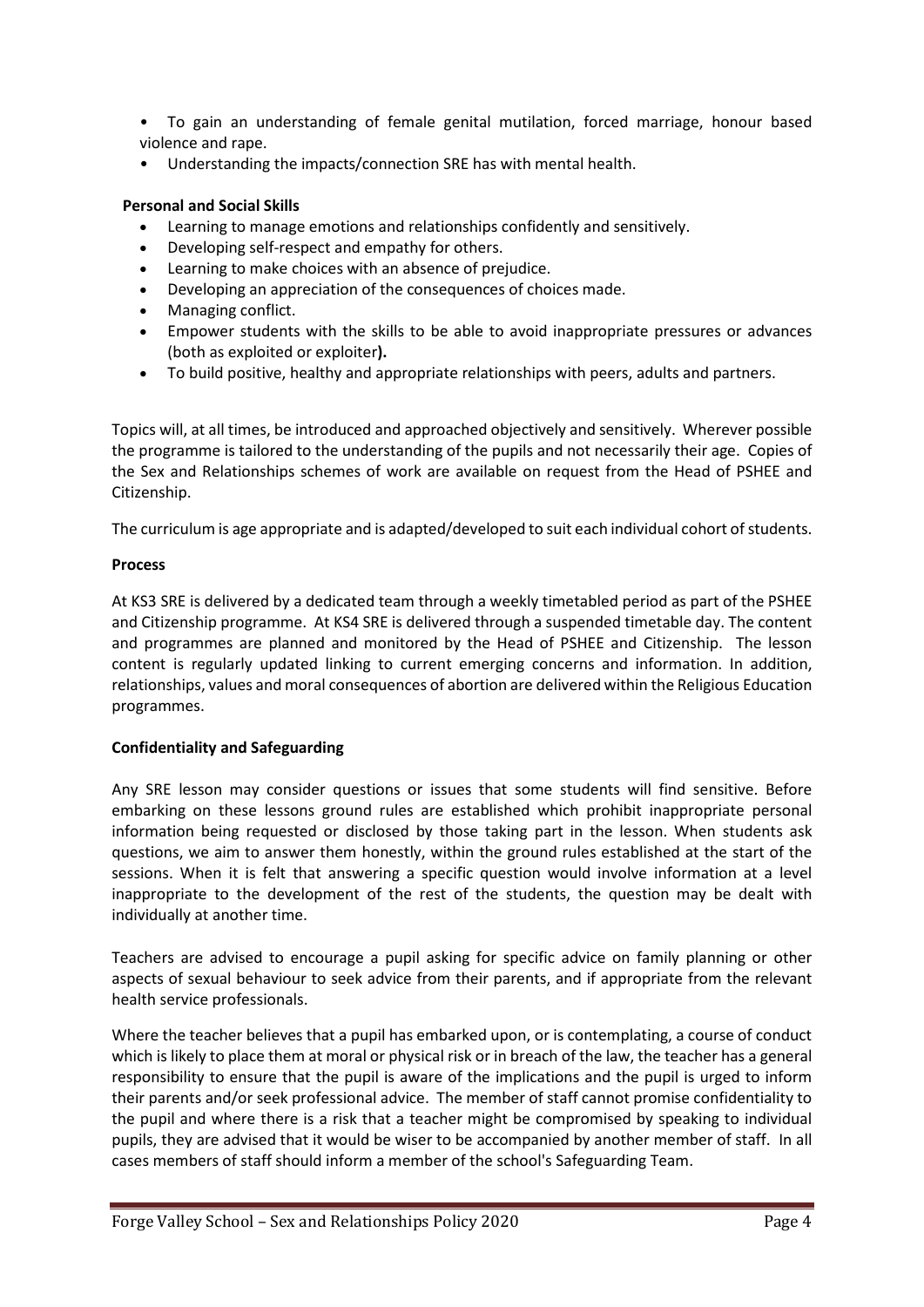Guidance in cases of suspected child abuse is clearly defined in the school's Safeguarding Policy.

Prior to a new topic being delivered, the Head of PSHE consults with the Designated Safeguarding Lead to highlight and discuss any pupils who may have been affected by upcoming topics and themes. These pupils are spoken to jointly by the Head of PSHE and Designated Safeguarding Lead and families are also notified if necessary. Families do have the right to remove their child from lessons.

## **Visitors and Outside Agencies**

All visitors and outside agencies involved in the provision of sex education will be given a copy of the school Sex and Relationship Policy. They will be expected to work within the aims and guidelines contained within it and contribute to the school's overall mission statement.

Sessions taught by outside agencies are checked by the Head of PSHEE to ensure content is appropriate.

## **Change of Curriculum**

The government are currently in the process of evaluating and implementing change to the SRE curriculum and outlining their expectations of both Primary and Secondary schools. This is continually being updated and changed however all schools will be required to teach these changes from September 2020.